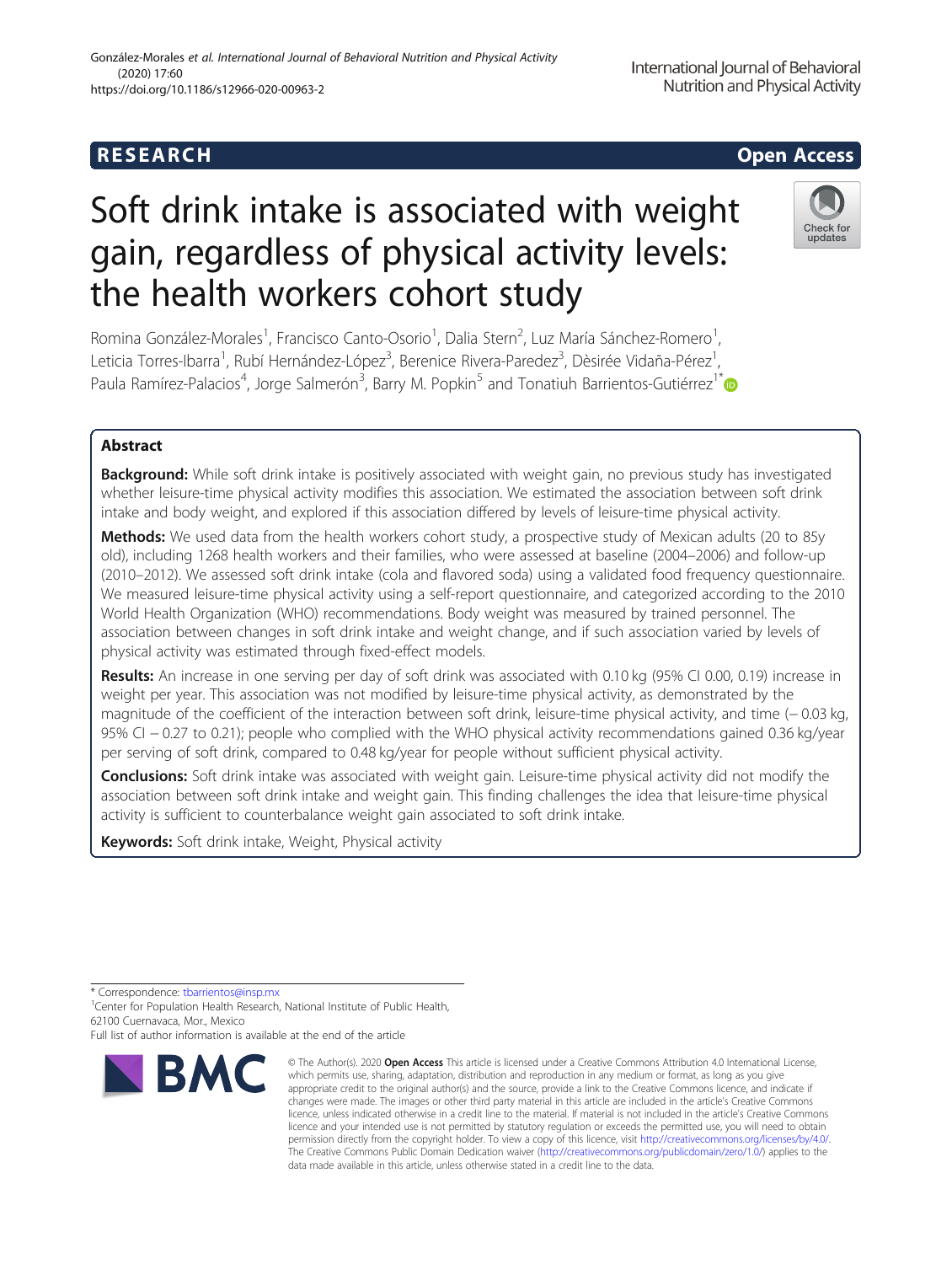# Introduction

Sugar-sweetened beverages (SSB) intake is a major modifiable risk factor for overweight and obesity. Previous meta-analyses support an association between SSB intake and weight gain  $[1-3]$  $[1-3]$  $[1-3]$  $[1-3]$ , with weight gains ranging from 0.12 to 0.22 kg/year for every serving (355 ml) consumed per day [[3\]](#page-8-0). The causal pathways between SSB intake and obesity are clear, and involve an excess of calories with limited compensation, leading to overconsumption of energy  $[4, 5]$  $[4, 5]$  $[4, 5]$  $[4, 5]$  $[4, 5]$ . This is an emergent problem for countries with high SSB intake, like Mexico. While the global annual per-capita consumption was 57 L, in México, SSB intake was 167 L per person per year [\[6](#page-8-0)]. At the same time, the prevalence of overweight and obesity increased from 71.3% in 2012 to 75.2% in 2018 [[7\]](#page-8-0).

Experimental and observational studies have provided evidence of a link between SSB and obesity [[8\]](#page-8-0). However, experimental studies have had short durations, ranging from 3 weeks to 6 months, providing a limited time frame for body weight change [\[3](#page-8-0)]. Observational studies have had longer durations, from 1 to 20 years [[3\]](#page-8-0); yet, most studies have assumed that baseline SSB intake remains unchanged  $[2, 9-11]$  $[2, 9-11]$  $[2, 9-11]$  $[2, 9-11]$  $[2, 9-11]$ , an assumption that could lead to biased estimates in dietary studies [\[12\]](#page-8-0). A subgroup of observational studies has used fixed effect models to estimate the impact of changes in intake over changes in weight, capturing longer time frames while maintaining a tight control for time invariant confounders [[13\]](#page-8-0). Fixed effect estimates are scarce and have been mostly limited to high-income countries, with little information from other contexts. Having better estimates of weight change associated with changes in SSB intake from low and middle income countries is key to improve the global estimates of the impact of SSB intake on obesity [[14](#page-8-0)–[18](#page-8-0)].

The role of physical activity in the association between SSB intake and weight gain has been controversial and requires further analysis. Most studies that have analyzed the association between SSB intake and body weight have adjusted for physical activity, assuming that physical activity is a confounder of the association between SSB and weight (see diagram "a" from Fig. S1, available in the Additional file [1\)](#page-7-0) [[1,](#page-8-0) [19,](#page-8-0) [20](#page-8-0)]. However, a key point of discussion is the potential role that physical activity could play to counter the weight gain produced by SSB intake. Research funded by the SSB industry assumes that leisure-time physical activity will offset the positive energy imbalance produced by SSB intake [[21,](#page-8-0) [22](#page-8-0)]. This implies that given the same level of exposure to SSB intake, people who exercise would gain less weight than those who do not exercise, making physical activity an effect modifier of the SSB and body weight association (see diagram "b" from Fig. S1, available in the Additional file [1](#page-7-0)). To our knowledge, no study has specifically tested this hypothesis. This study had two aims, first we estimated the change in body weight associated to a change in soft drink intake over 6 years, considering physical activity as a confounder. Secondly, we determined if the soft drink-weight change association was modified by leisure time physical activity. Using a prospective cohort study including adult males and females, with objective body weight measurements, we estimated the association of SSB changes in intake and body weight change, for the whole cohort, and by different levels of leisure-physical activity.

# Methods

#### Study design and population

We used data from the health workers cohort study (HWCS), a longitudinal study of Mexican adults established in 2004–2006 to evaluate lifestyle characteristics and their association with chronic diseases. The source population included Mexican adult healthcare personnel and their relatives (20 to 85y old) from three institutions: the Mexican Social Security Institute and the National Institute of Public Health, both located in Cuernavaca, Morelos, and the Autonomous University of the State of Mexico located in Toluca, Mexico. At baseline, 10,729 subjects were enrolled. However, due to budget restrictions, only employees from the Mexican Social Security Institute and their families ( $n = 2500$ ) were invited to participate in the second wave of data collection (2010– 2012), from whom 1923 answered the follow-up questionnaire (76.9% follow-up rate within the Mexican Social Security Institute). Participants responded to selfadministered questionnaires about sociodemographic characteristics, diet, lifestyle, and medical conditions. Clinical and anthropometric measurements were obtained by trained personnel by appointments at a health clinic. Detailed information about the HWCS and the questionnaires used for data collection have been described previously.(4).

For the present analysis, we used data from the two waves. We excluded participants  $<$  19 years old ( $n = 150$ ), those with missing weight ( $n = 156$ ), soft drink intake  $(n = 143)$ , or leisure-time physical activity  $(n = 5)$ , pregnant women  $(n = 5)$ , participants with implausible caloric intakes  $(< 600$  or  $> 6000$  kcal/day,  $n = 135$ ,  $[23]$  $[23]$ ) and those with missing data on covariates  $(n = 61)$ . The final analytical sample included 1268 participants (see Fig. S2, Additional File [1](#page-7-0)).

#### Assessment of soft drink intake

Dietary intake was self-reported at each wave using a previously validated 116-item semi-quantitative food frequency questionnaire (FFQ) [\[24](#page-8-0)]. Each item asked participants to specify, on average, how often they had consumed a common unit or portion size of the food or beverage over the previous year. Ten multiple-choice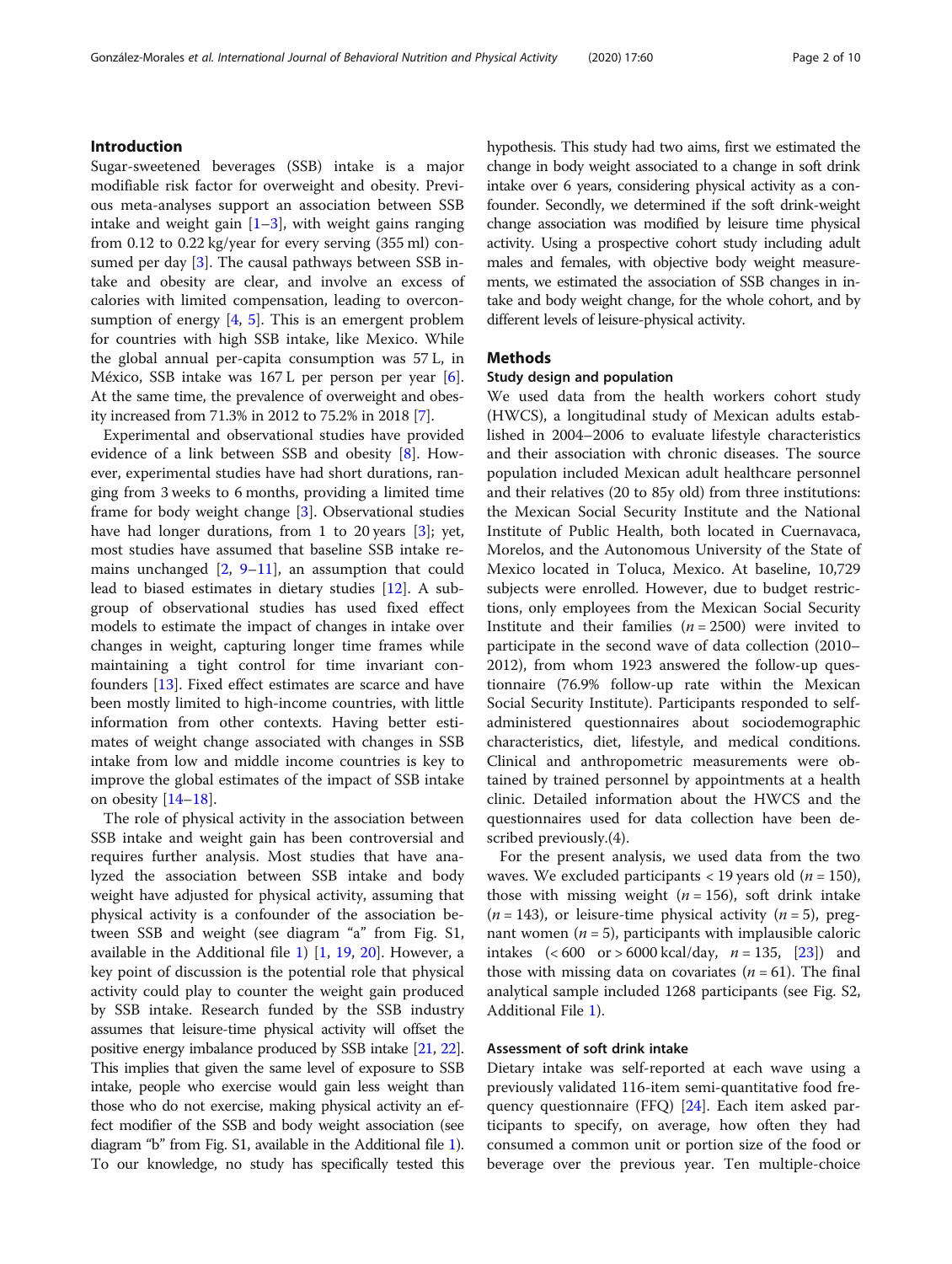frequencies of intake were possible: ≥6 per day, 4–5 per day, 2–3 per day, 1 per day, 5–6 per week, 2–4 per week, 1 per week, 1–3 per month, ≤1 per month, and never. The FFQ included two items on the intake of soft drink (cola and flavored sodas). Diet sodas were not included in this analysis. We converted frequency responses of soft drink to servings per day (predefined portion size of 355 mL) [\[24](#page-8-0)].

# Assessment of anthropometric measures

Trained nurses measured body weight using a calibrated electronic scale (Tanita, model BC-533) to the nearest 0.1 kg (0.1–130 kg range) in both waves. Participants were measured at each wave wearing minimum clothing. Trained nurses measured height with a stadiometer (Seca) to the nearest 0.1 cm, with participants standing barefoot. Body mass index (BMI) was calculated using Quetelet's calculation [[25\]](#page-8-0): weight (kilograms) divided by height (meters squared).

### Assessment of leisure-time physical activity

Leisure-time physical activity was measured in both waves using a previously validated self-reported questionnaire [\[26](#page-8-0), [27](#page-8-0)], which collected information on the frequency (days/week), time (hours/week), and intensity (light, moderate and vigorous) of 14 activities during a typical week over the last year. This questionnaire has been validated with an accelerometer in a Spanishspeaking population (Spearman correlation coefficient of 0.51 (95% CI 0.23 to 0.71)) [[27\]](#page-8-0). We calculated the number of minutes per day of leisure-time physical activity based on the self-reported amount of time (min/week) spent walking, running, cycling, jogging and playing other sports. Following the WHO guidelines, we categorized participants leisure-time physical activity as low (< 21.44 min/day, which is equal to < 150 min/week of moderate to vigorous activity), or high  $(\geq 21.44 \text{ min } / \text{day})$ , which is equal to  $\geq$ 150 min/week of moderate to vigorous activity) [\[28](#page-8-0)]. We also created a continuous variable for minutes/day of leisure-time physical activity. Further, following the Physical Activities Guidelines for Americans, we categorized minutes of metabolic equivalent units (METs) of leisure-time physical activity in minutes per day as low (< 71.5 METs minutes/day, which is equal to < 500 METs minutes/week of moderate to vigorous activity) or high  $(≥71.5$  METs minutes/day, which is equal to ≥500 METs minutes/week of moderate to vigorous activity).

## Assessment of covariates

The 2004–2006 and 2010–2012 questionnaires, asked participants to self-report their age, sex, education, lifestyle habits such as smoking, sleeping, sedentary behaviors, alcohol intake, and any recent physician-diagnosed

disease. Based on previous reports on dietary associations with weight change [[15\]](#page-8-0), we created nine food groups and alcohol intake using data from the FFQ. Multiple-choice frequencies of intake were converted to servings per day for food groups, (5) and grams per day for alcohol intake. We included the following food groups: red meat, vegetables, fruits, total dairy, nuts, yogurt, white bread, tortillas, and orange juice [[24\]](#page-8-0). Participants self-reported the amount of time spent watching television and using a computer. These two variables were used to create a screen-time use variable in hours per week, as a proxy for sedentary behavior. Sleep duration was also self-reported as hours per day. We created a variable to identify participants with a selfreported medical diagnosis of chronic diseases that could affect soft drink intake and body weight, such as cirrhosis, diabetes, cardiovascular disease, cancer, or kidney disease. Finally, we created a time variable in years to take into consideration the time elapsed from the date of response of the first questionnaire to the date of return of the second questionnaire.

#### Statistical analysis

For descriptive analyses, we estimated the means and standard deviation (SD) for continuous variables and frequencies for categorical variables at baseline and followup; we also calculated the average change at the population level between baseline and follow-up. To estimate the association between soft drink intake and weight change over time, we used a fixed-effect model. This model removes all the time-invariant observed and unobserved characteristics related to soft drink intake and weight. Yet, to allow for a more flexible use of time [\[29](#page-8-0)], and to take into account different trajectories of weight over time, we included two-way interaction terms between: time (continuous, years) and soft drink intake (continuous, servings/day), time and sex (male/female), time and age at baseline (continuous, years) and time and leisure-time physical activity (categorical: low (< 21.44 min /day) and high  $(\geq 21.44$  min /day)). Age and sex were centered at the baseline mean. In addition, we adjusted for time-varying covariates that have been previously identified as risk factors for weight gain, and that are also associated with soft drink intake: education (elementary school, secondary or high school, and college or higher), smoking (never, past, current) [[30\]](#page-8-0), screen time  $(3-4 h$ /week, 5–6 h/week, > 7 h/week) [\[31\]](#page-8-0), sleep (continu-ous) [\[31](#page-8-0)], alcohol intake (low:  $\delta$ 12.5 g/day, and high: > 12.5 g/day)  $[32]$  $[32]$ , chronic diseases (yes/no), and food groups (all continuous as servings/day) (Model 1).

To test the hypothesis that leisure-time physical activity modifies the association between soft drink intake and body weight over time, we included a three-way interaction term between soft drink, time, and leisure-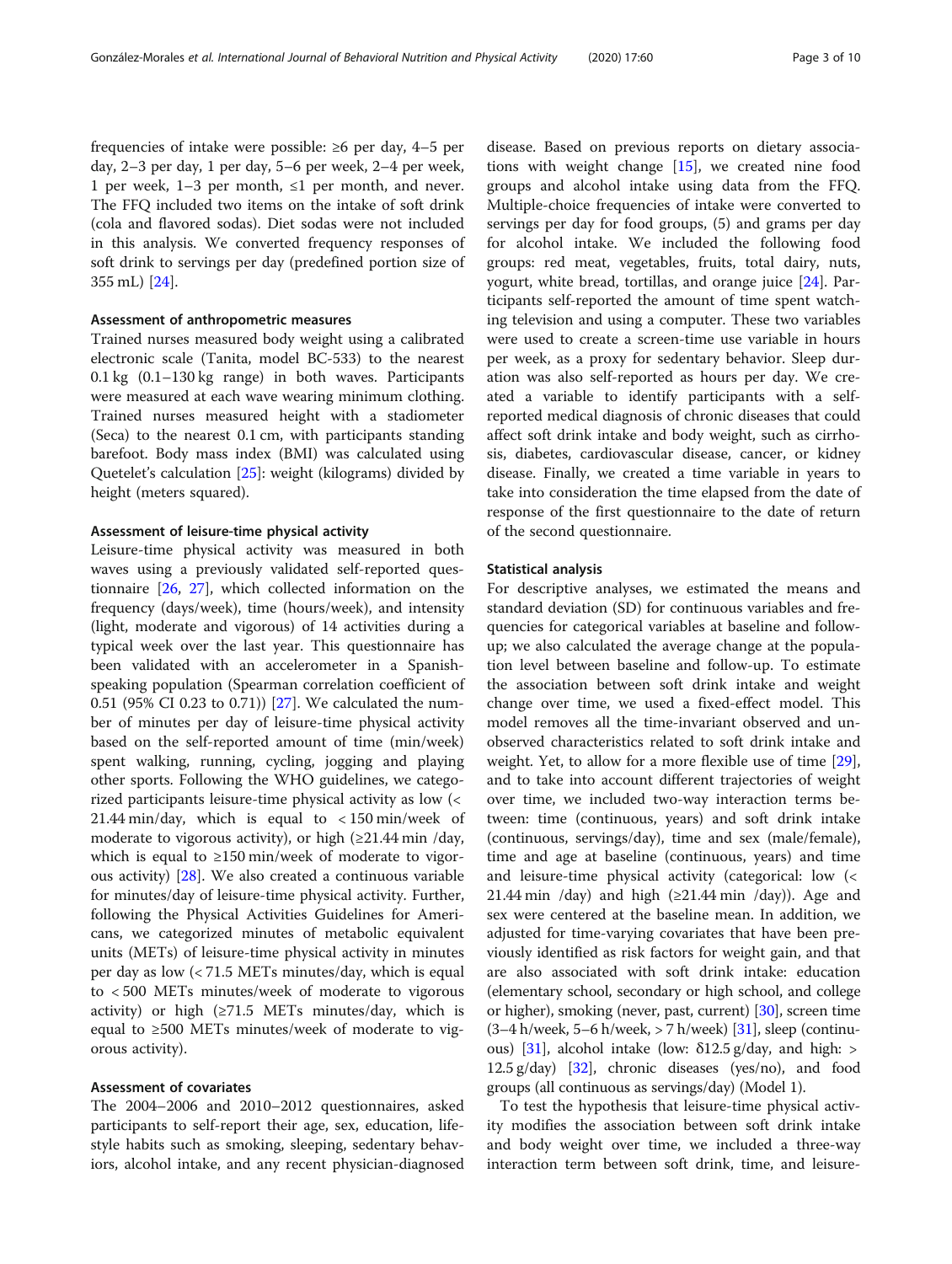time physical activity (Model 2). This model also included two-way interaction terms for soft drink and time, soft drink and leisure-time physical activity, leisure-time physical activity and time, sex and time, and age at baseline and time. Model 2 was also adjusted for the time-varying covariates included in model 1. In both models, we used robust standard error estimators to correct for the non-independence of participants that belonged to the same family. To aid with interpretation, we used model 2 coefficients to predict the average marginal weight change per year at pre-specified units of soft drink intake (zero, one, and two servings per day) and by levels of leisure-time physical activity. We do not present predictions for weight change for three or more servings because that group comprised only 3% of the sample. Details about the modeling strategy are included in the Additional File [2.](#page-7-0) To evaluate the goodness of fit, we used the Akaike Information Criterion (AIC) and Bayesian Information Criterion (BIC).

Finally, we conducted sensitivity analyses to evaluate the robustness of these findings. First, we replaced the dichotomous leisure-time physical activity variable for a continuous variable (minutes/day). We estimated the predicted average weight change values for pre-specified units of soft drink intake (zero, one, and two servings per day) and by percentiles of leisure-time physical activity: 1st (0 min/day), 25th (3.21 min/day), 50th (12.86 min/day), 75th (31.35 min/day) and 90th (60 min/day). Secondly, we substituted the dichotomous leisure-time physical activity variable of minutes per day for METs per day. Third, to explore the potential influence of baseline weight on these results, we stratified the models by baseline BMI categories. Although physical activity in minutes per day is the most conventional measure, we used METs to have a more robust measure of time and intensity of physical activity. All analyses were performed using STATA 14.2 [[33\]](#page-9-0).

# Results

At baseline, 74.2% of participants were women and had a mean age of  $45.3$  years old  $(SD \pm 12.7)$ , range 19 to 82 yr). Average soft drink intake at baseline was 0.5 servings/day  $(SD \pm 0.7)$  and 0.4 servings/day  $(SD \pm 0.6)$  at follow-up. The average weight increased 1.1 kg between 2004 and 2010. Mean leisure-time physical activity (min/ day) was 24.10 (SD  $\pm$  29.19) at baseline and 21.28 (SD  $\pm$ 26.72) at follow-up. The prevalence of overweight and obesity increased by 4.4% from 2004 to 2010. In addition, the prevalence of performing low levels of leisure-time physical activity also increased by 5.3% between 2004 and 2010. In the same time period, the percentage of participants in the category of  $\geq 7$  h of screentime increased from 19.2% to 24.5%. The percentage of

participants with chronic diseases increased from 9.4% in 2004 to 14.8% in 2010 (Table [1\)](#page-4-0).

In model 1, after adjusting for demographic, lifestyle factors, diet, and physical activity, we found that an increase in soft drink intake of 1 serving per day was associated with weight gain of 0.10 kg (95% CI 0.00, 0.19) per year. In model 2, with the three-way interaction term, we found that the beta coefficient for the interaction between soft drink, physical activity and time was almost zero (β – 0.03 kg; 95% CI -0.27, 0.21). This suggests that the change in weight over time associated with soft drink intake does not differ by levels of physical activity. The best goodness of fit for the data was provided by the first model according to the AIC and BIC (Table [2\)](#page-5-0).

Figure [1](#page-6-0) shows the weight gain associated with soft drink intake for participants categorized "low" vs. those categorized "high" leisure-time physical activity. These are the predicted average marginal weight change estimates from model 2, that includes the non-significant triple interaction term. Among non-consumers of soft drink, people in the low physical activity category gained 0.38 kg/year, compared to 0.28 kg/year in the physically active participants (0.10 kg/year difference; 95% CI -0.05, 0.24 kg). Among people who consumed one serving of soft drink per day, those in the low physical activity category gained 0.48 kg/year, compared to 0.36 kg/year in the high physical activity category (0.13 kg/year difference, 95% CI -0.05, 0.31 kg). While the difference was not statistically significant, the estimate for the association of soft drink intake with weight change was smaller for individuals with higher leisure time physical activity than those with low leisure time physical activity. However, the focus of this analysis is to identify if the association between weight gain and soft drink intake varies by physical activity; contrasting the weight gain association with a one soft drink serving increase among those in the low physical activity group (0.11 kg/yr) versus those in the high physical activity group  $(0.08 \text{ kg/yr})$ ; the similarity between these two coefficients explains the lack of significance in the three-way interaction (see Table [2,](#page-5-0) model 2).

The sensitivity analyses consistently showed that, regardless of how we model leisure-time physical activity, the association between soft drink intake and weight gain persisted and was similar across levels of leisuretime physical activity. We calculated the predicted average weight change at different percentiles of physical activity and servings of soft drink, using physical activity as a continuous variable (minutes/day). The results were similar to model 2; even subjects who engaged in 60 min/ day of physical activity gained weight, and weight gain still increased with higher levels of soft drink intake (see Table S1 and Fig. S3, available in the Additional file [2](#page-7-0)). Similar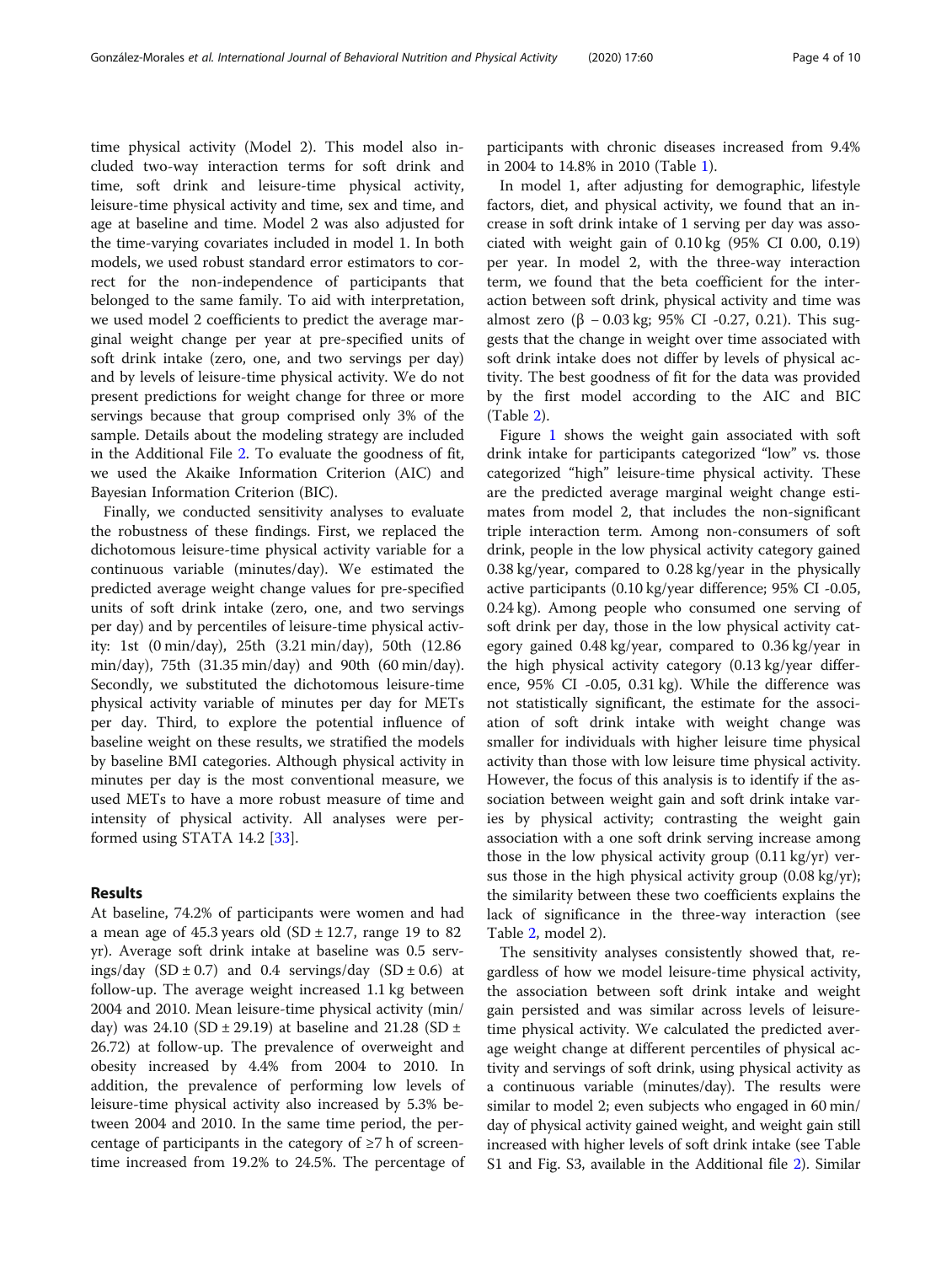| Characteristics                   | 2004<br>Mean (SD) | 2010<br>Mean (SD) | Average change<br>Mean difference (SD) |
|-----------------------------------|-------------------|-------------------|----------------------------------------|
| Age (years)                       | 45.3 (12.7)       | 52.3 (12.8)       | 7.0(1.5)                               |
| Soft drink intake (servings/ day) | 0.5(0.7)          | 0.4(0.6)          | $-0.1$ (0.6)                           |
| Weight (Kg)                       | 66.9 (13.1)       | 68.0 (13.7)       | 1.1(5.7)                               |
| BMI ( $kg/m2$ )                   | 26.5 (4.3)        | 27.1 (4.5)        | 0.6(2.2)                               |
| BMI category, %                   |                   |                   |                                        |
| $<$ 25 kg/m <sup>2</sup>          | 38.9              | 35.5              | $-3.4$                                 |
| $\geq$ 25 kg/m <sup>2</sup>       | 60.1              | 64.5              | 4.4                                    |
| Physical activity (min/day)       | 24.1 (29.2)       | 21.3 (26.7)       | $-2.8$ (33.6)                          |
| Physical activity (min/day), %    |                   |                   |                                        |
| Low (< 21.44 min/day)             | 61.3              | 66.6              | 5.3                                    |
| High (≥21.44 min/day)             | 38.7              | 33.4              | $-5.3$                                 |
| Education, %                      |                   |                   |                                        |
| Elementary school                 | 12.4              | 12.2              | $-0.2$                                 |
| Secondary or high school          | 37.4              | 36.7              | $-0.7$                                 |
| College or higher                 | 50.2              | 51.1              | 0.9                                    |
| Smoking status, %                 |                   |                   |                                        |
| Never                             | 58.3              | 55.5              | $-2.8$                                 |
| Past                              | 24.8              | 32.1              | 7.3                                    |
| Current                           | 17.0              | 12.3              | $-4.7$                                 |
| Chronic diseases, %               |                   |                   |                                        |
| No                                | 90.6              | 85.2              | $-5.4$                                 |
| Yes                               | 9.4               | 14.8              | 5.4                                    |
| Screen-time/ week, %              |                   |                   |                                        |
| $3-4h$                            | 59.4              | 60.2              | 0.8                                    |
| $5-6h$                            | 21.4              | 15.3              | $-6.1$                                 |
| $\geq 7h$                         | 19.2              | 24.5              | 5.3                                    |
| Total daily sleep (hours)         | 8.0 (1.8)         | 7.7(1.8)          | $-0.3(2.1)$                            |
| Alcohol intake (grams/day), %     |                   |                   |                                        |
| Low $(≤12.5 g/day)$               | 91.4              | 93.5              | 2.1                                    |
| High (> 12.5 g/day)               | 8.6               | 6.5               | $-2.1$                                 |
| Food groups (servings/ day)       |                   |                   |                                        |
| Red meat (servings/day)           | 0.9(0.71)         | 0.5(0.5)          | $-0.4(0.8)$                            |
| Fruits (servings/day)             | 4.0(4.3)          | 4.2(4.6)          | 0.2(5.5)                               |
| Vegetables (servings/day)         | 4.3(3.0)          | 4.3(5.0)          | $-0.0$ (5.6)                           |
| Total dairy (servings/day)        | 2.0(1.3)          | 1.5(0.4)          | $-0.5(1.3)$                            |
| Nuts (servings/day)               | 0.3(0.5)          | 0.4(0.8)          | 0.1(0.9)                               |
| Yogurt (servings/day)             | 0.3(0.5)          | 0.2(0.3)          | $-0.1$ (0.5)                           |
| White bread (servings/day)        | 0.4(0.7)          | 0.2(0.4)          | $-0.2$ (0.7)                           |
| Tortillas (servings/day)          | 3.0(1.9)          | 3.0(1.8)          | $-0.0$ $(1.9)$                         |
| Orange juice (servings/day)       | 0.4(0.6)          | 0.3(0.5)          | $-0.1$ (0.7)                           |

<span id="page-4-0"></span>Table 1 Descriptive characteristics of the health workers cohort study (HWCS) sample at baseline (2004) and follow up (2010)  $(N = 1268)$ 

Age, soft drink intake, weight, physical activity (min/day and METS min/day), total daily sleep and food groups are reported as means and standard deviations. The other variables are reported as column percentages. Soft drink intake considered cola and flavor soft drink. A serving of soft drink represents a bottle of 355 ml. Chronic diseases include cirrhosis, diabetes, cardiovascular diseases, cancer and kidney diseases. Low physical activity category (< 21.44 min /day) is equal to < 150 min/week and high physical activity category (≥21.44 min /day) is equal to ≥150 min/week, according with physical activity recommendations of WHO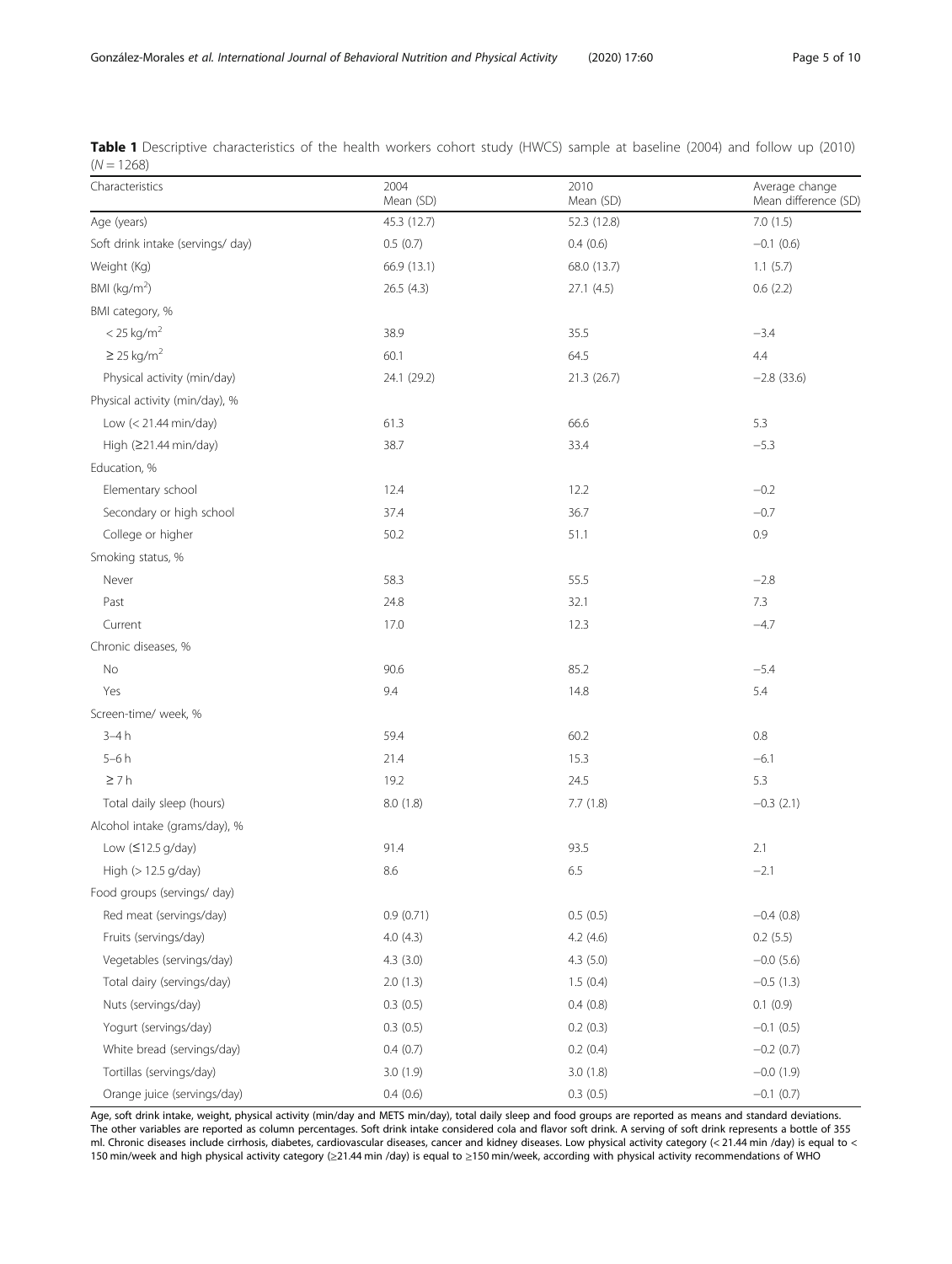<span id="page-5-0"></span>González-Morales et al. International Journal of Behavioral Nutrition and Physical Activity (2020) 17:60 Page 6 of 10

| Characteristics                          | Model 1<br>β-coefficient<br>(95% CI) | Model 2<br>β-coefficient<br>(95% CI) |
|------------------------------------------|--------------------------------------|--------------------------------------|
| Soft drink (servings/day)                | $0.03$ ( $-0.64$ , $0.70$ )          | $-0.02$ ( $-0.84$ , 0.79)            |
| Time (years)                             | $0.46$ $(0.23, 0.68)$                | $0.45$ $(0.22, 0.68)$                |
| Soft drink x time                        | $0.10$ $(0.00, 0.19)$                | $0.11 (-0.02, 0.23)$                 |
| Physical activity                        |                                      |                                      |
| Low (referent)                           |                                      |                                      |
| High                                     | $0.42$ (-0.19, 1.03)                 | $0.34 (-0.40, 1.08)$                 |
| Physical activity x time                 | $-0.11$ ( $-0.23$ , 0.01)            | $-0.10$ ( $-0.24$ , 0.05)            |
| Soft drink x physical activity           |                                      | $0.18$ ( $-0.84$ , 1.20)             |
| Sex x time                               | $0.08$ ( $-0.03$ , $0.18$ )          | $0.07$ ( $-0.03$ , 0.18)             |
| Baseline age x time                      | $-0.02$ ( $-0.02$ , $-0.02$ )        | $-0.02$ ( $-0.02$ , $-0.02$ )        |
| Soft drink x physical<br>activity x time |                                      | $-0.03$ ( $-0.27, 0.21$ )            |
| AIC test                                 | 12,149.59                            | 12,153.29                            |
| <b>BIC</b> test                          | 12,301.39                            | 12,316.77                            |

Model 1: Individual-level fixed effects model of two-way interaction terms (soft drink and time, physical activity and time, sex and time, and baseline age and time), adjusted for education, chronic diseases, smoking status, TV viewing time per week, total daily sleep, alcohol intake and food groups: red meat, total dairy, fruits, vegetables, nuts, yogurt, white bread, tortillas and orange juice. Model 2: Individuallevel fixed effects model of three-way interaction terms (soft drink, time and physical activity), included two-way interaction terms (soft drink and time, physical activity and time, physical activity and soft drink, sex and time, and baseline age and time) adjusted by the same set of covariates of model 1. Age and sex were centered at the baseline mean in both models. CI confidence interval, AIC Akaike information criterion, BIC Bayesian information criterion

results were observed when we used METs min/day (see Table S2, available in the Additional file [2\)](#page-7-0). Analyses stratified by baseline BMI showed similar results (see Table S3 and Table S4, available in Additional file [2\)](#page-7-0).

# **Discussion**

The first aim was to estimate the association between changes in soft drink intake and weight change in a cohort of Mexican adults, with objective measurements of weight. We found that the soft drink intake was associated with weight gain, with an average of 0.10 kg/year/ serving. The second aim assessed if the association between soft drink and weight differed by levels of physical activity. The results show that the amount of weight gain associated with soft drink intake was similar in people who engaged in low and high levels of leisure-time physical activity. In other words, leisure-time physical activity did not modify the association of weight gain with soft drink intake in this sample.

Meta-analytical evidence has consistently shown that SSB intake is associated with weight gain in adults, after adjustment for physical activity [\[1](#page-8-0), [19,](#page-8-0) [20,](#page-8-0) [34](#page-9-0)]. However, these studies have been mostly conducted in developed countries and used baseline SSB intake to estimate weight gain, with no consideration for SSB intake changes over follow-up. In this study, a 1-serving increase in daily soft drink intake was associated with an additional 0.10 kg annual weight gain, after adjustment for leisure-time physical activity and other covariates. The result of this analysis is very similar to the result of the meta-analysis by Malik, et al., which used a similar modeling approach (0.12 kg/year, 95% CI: 0.10, 0.14) [[19\]](#page-8-0). Nevertheless, this meta-analysis did not include evidence from Hispanic populations. A study conducted in Mexican women found an increase of 1.0 kg (95% CI 0.7, 1.2) per soft drink serving over 2 years of follow-up, suggesting a stronger association than estimated by this analysis [[15\]](#page-8-0). This difference could be due to the use of self-reported weight, compared to the objective weight assessment from this study. There are also important differences in the participants of each cohort study; in this case, it is mostly constituted by men and women working in a healthcare public system, while Stern's, et al., is composed of female teachers.

This study also provides further evidence that high levels of physical activity do not modify the weight gain associated with soft drink intake. According to the statistical model, subjects who meet the WHO physical activity guidelines did not reach the amounts of physical activity necessary to counteract the energy consumed from soft drink. In line with these results, a prospective study among adolescents and adults found that vigorous physical activity did not modify the association between sports drinks intake and weight gain [[35\]](#page-9-0). This evidence challenges the idea that the calories burned with leisuretime physical activity can offset the caloric intake of SSB [[36](#page-9-0)–[38](#page-9-0)]. Furthermore, there was no significant difference in the weight gained by each SSB serving, even at high levels of physical activity (PA) (60 min/day). We suggest that the explanation for this observation is related to the complex regulation of calories by solids and liquids. Theoretically, all caloric intake could be offset by engaging in sufficient physical activity [[39,](#page-9-0) [40](#page-9-0)]. However, liquid calories are known to produce less appetite suppression than solids and lower energy compensation [[41](#page-9-0)–[46](#page-9-0)]. Thus, caloric regulation through appetite is mostly based on solids and not liquids. This could explain the similar weight gain associated with soft drink intake across levels of PA: people should be adjusting their caloric intake based on solids, making every soft drink serving an extra caloric source that is reflected in weight gain. Further experimental studies on the caloric dynamics of SSB intake are needed to better understand their role in weight gain.

According to the statistical model it is implausible to balance weight gain only by increasing physical activity levels at the population-level. Physical activity needs to match the intake of solid food and liquids in a given

**Table 2** Association between soft drink intake and body weight change in the health workers cohort study,  $2004-2010$  (N = 1268)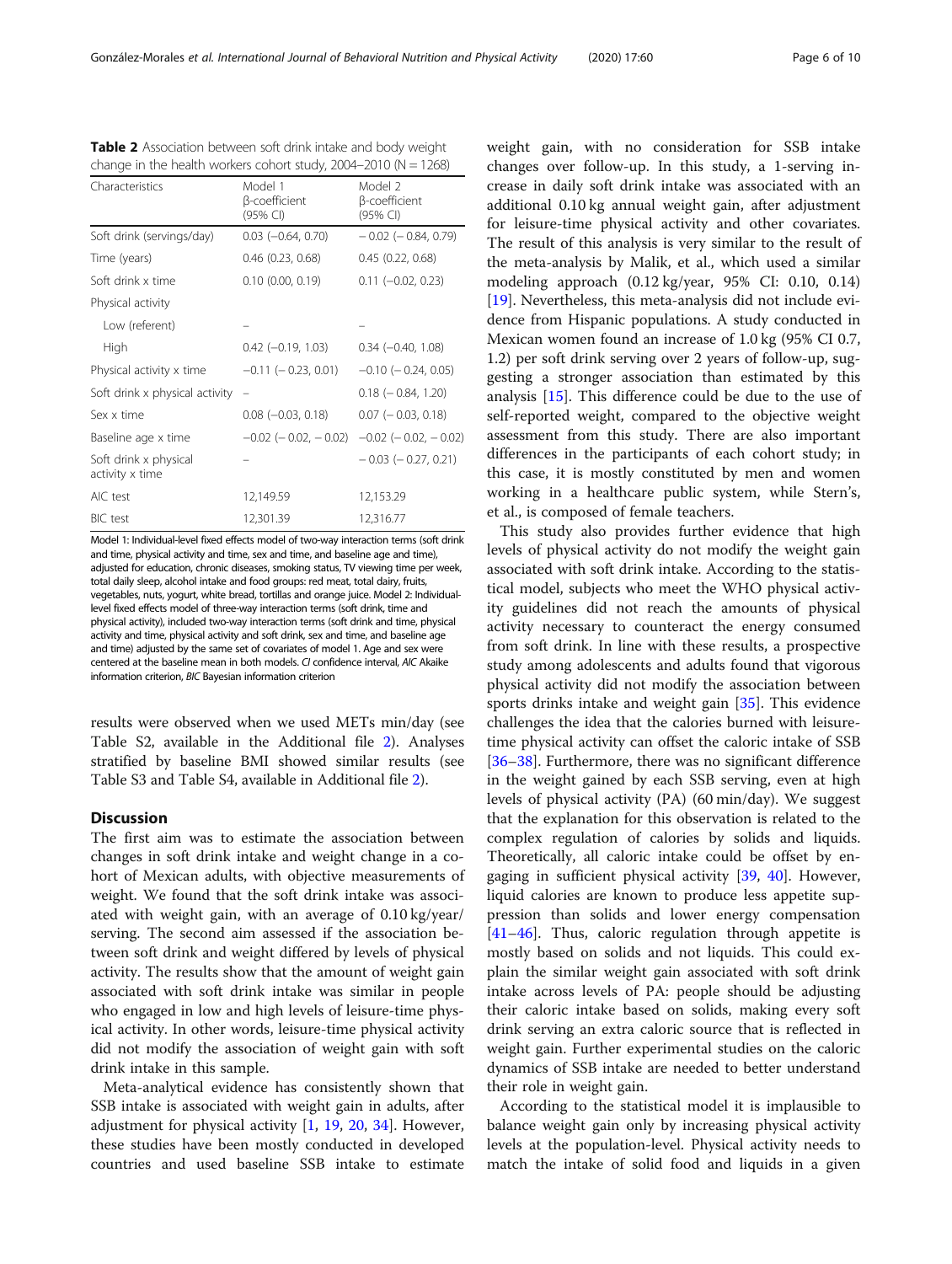<span id="page-6-0"></span>

population to achieve energy balance. In modern societies, only a small proportion of the population engages in sufficiently high levels of physical activity to balance out the caloric intake from highly affordable and caloriedense foods [[47\]](#page-9-0). To put the results in context, 72.3% of the Mexican population complies with the WHO recommendations for physical activity (75 min/week of vigorous physical activity or 150 min/week of moderate physical activity) [\[28](#page-8-0), [48\]](#page-9-0). Yet, according to the National Health and Nutrition Survey 2012, the mean caloric intake from soda was 207 kcal/day among adults aged ≥20 years old, equivalent to drinking 1.4 servings of soft drink/day. To offset this caloric intake, without taking into consideration other caloric sources, an average 70 kg adult would need to perform 588 min/week of vigorous physical activity (WHO recommends 210 min/week) or 662 min/week of moderate physical activity (WHO recommends 315 min/week) [[49\]](#page-9-0). While some individuals may be healthy and able to reach the aforementioned physical activity level, achieving population weight control only through physical activity was implausible in the individuals of the sample. Physical activity is an integral part of a healthy lifestyle, and plenty of evidence supports its promotion to provide health benefits for weight gain [[50\]](#page-9-0). However, diet is the major contributor of weight gain at the population level. In fact, the Mexican diet is increasingly comprised of ultra-

processed foods, which has been shown to be highly palatable and linked with excessive weight gain [[51](#page-9-0)–[54](#page-9-0)].

Some limitations must be considered. Measurement error from self-reported questionnaires such as the FFQ and physical activity needs to be acknowledged. Soft drink intake measured using an FFQ may differ from usual intake, leading to misclassification bias. Yet, for that misclassification bias to explain these findings, we would need for recall to induce higher reporting in people who gained weight and lower reporting amongst people who did not gain weight. Weight trajectories are heavily influenced by baseline values. Thus, to explore this possibility, we stratified the models by baseline weight. Both, people with and without overweight and obesity, showed similar results (see Table S3 and Table S4, available in Additional file [2](#page-7-0)). This suggests that these findings are not linked to obesity status at baseline or other variables related to it, such as soft drink recall due to obesity or weight gain. Likewise, levels of physical activity can vary according to BMI categories. However, the distribution of low and high levels of leisure-time physical activity was similar in people with obesity, overweight and normal/underweight weight. Overall, the literature suggests, if anything, that overweight people underestimate their caloric intake, particularly on perceived unhealthy foods and beverages [[55](#page-9-0)–[58](#page-9-0)]. This would lead to an underestimate of SSB intake among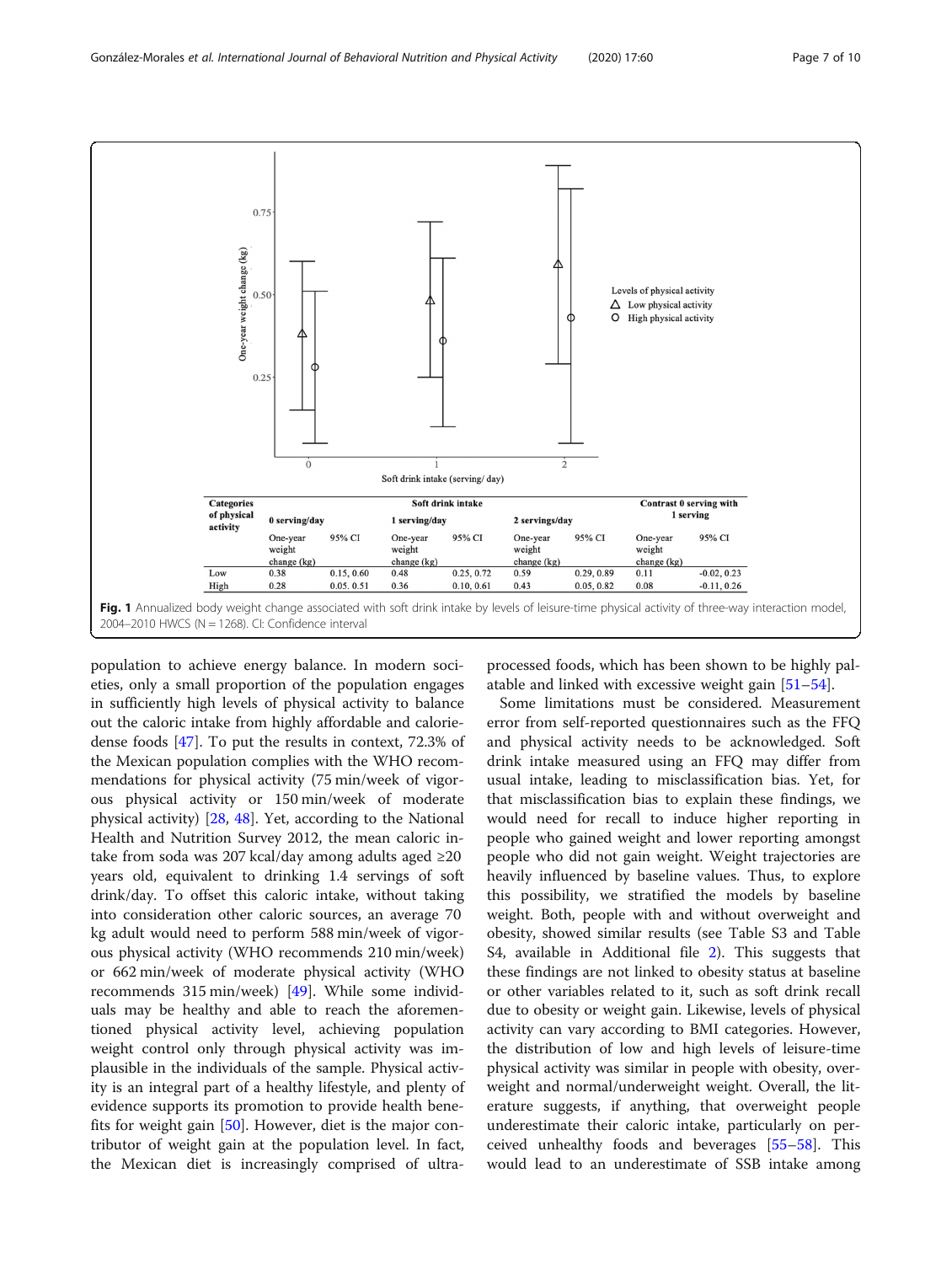<span id="page-7-0"></span>overweight individuals and lead to a larger physical activity effect. This cohort study is relatively small, which could limit the ability to detect statistical significance of the three-way interaction. Yet, the coefficient of the triple interaction was near zero, with both positive and negative effects being equally likely. Thus, it is implausible that increasing the sample size would lead to a clinically relevant effect modification of leisure-time physical activity in the association between soft drink and weight gain. Given the observational nature of this study, we cannot rule out the possibility of residual confounding. Finally, this cohort is not a representative sample of Mexican adults due to different prevalence of chronic diseases with the general population level. Despite these potential limitations, the study has several strengths. We used a prospective study design to analyze a direct path between soft drink intake and weight change. We used objective measurements for weight. We also used an analytical approach that controls for time-invariant confounders, whether they were measured or not. Additionally, the statistical models were controlled by covariates of food groups linked with soft drink intake and weight change. The results were robust for the different sensitivity analyses. Sociodemographic characteristics were similar between the analytic and the full sample, yet, out analytical sample had slightly less women and more participants with secondary and high-school education (see Table S5, available in Additional file 2). Finally, these results can be generalized to other regions where the average soft drink intake is similar to the one of the HWCS population if the modifiers of the association are distributed equally.

# Conclusion

In a cohort of Mexican adults, we found that soft drink intake was associated with weight gain. We failed to observe a modifying effect of physical activity over the soft drink intake and weight association; physical activity levels would need to be much higher than observed in this cohort to counterbalance excess energy intake. Public health policies should focus on the regulation of SSB intake at population level, beyond promoting physical activity.

#### Supplementary information

Supplementary information accompanies this paper at [https://doi.org/10.](https://doi.org/10.1186/s12966-020-00963-2) [1186/s12966-020-00963-2](https://doi.org/10.1186/s12966-020-00963-2).

Additional file 1: Figure S1. Directed Acyclic Graph (DAG) of the association of soft drink intake and weight change, with the effect modification by physical activity. Figure about the association between soft drink intake, body weight, and physical activity. Figure S2. Participants flow diagram of the Health Workers Cohort Study, 2004– 2010. Figure containing the flowchart of the exclusion criteria of the

sample from the Health Workers Cohort Study. Statistical models. File explaining the statistical models used in the analysis.

Additional file 2: Table S1. Association between soft drink intake and body weight change using physical activity in minutes per day (continuous variable), in the Health Workers Cohort Study, 2004–2010  $(N = 1268)$ . Table containing the results of the fixed effect model with a three-way interaction term between soft drink, time, and leisure-time physical activity in minutes per day (continuous variable). Figure S3. Annualized body weight change associated with soft drink intake by levels of leisure-time physical activity (continuous variable) of three-way interaction model, 2004–2010 HWCS ( $N = 1268$ ). Figure containing the predicted average marginal weight change estimates from fixed effect model with a three-way interaction term between soft drink, time, and leisure-time physical activity in minutes per day (continuous variable). Table S2. Association between soft drink intake and body weight change using metabolic equivalent units (METS) minutes per day, in the Health Workers Cohort Study, 2004–2010 ( $N = 1268$ ). Table containing the results of the fixed effect model with a three-way interaction term between soft drink, time, and leisure-time physical activity in METS min/day (categorical variable). Table S3. Annualized body weight change associated with soft drink intake by levels of leisure-time physical, in people with BMI < 25 kg/m<sup>2</sup>, 2004-2010 HWCS ( $N = 506$ ). Table containing the predicted average marginal weight change estimates from fixed effect model with a three-way interaction term between soft drink, time, and leisure-time physical activity, in people with BMI < 25 kg/m<sup>2</sup>. Table S4. Annualized body weight change associated with soft drink intake by levels of leisure-time physical, in people with BMI ≥25 kg/m<sup>2</sup>, 2004-2010 HWCS ( $N = 762$ ). Table containing the predicted average marginal weight change estimates from fixed effect model with a three-way interaction term between soft drink, time, and leisure-time physical activity, in people with BMI ≥25 kg/m<sup>2</sup>. Table S5. Sociodemographic characteristics in full and analytic samples for 2004. Table containing differences in the sociodemographic characteristics between full sample and analytical sample at baseline.

#### Abbreviations

WHO: World Health Organization; SSB: Sugar sweetened beverages; HWCS: Health workers cohort study; FFQ: Food frequency questionnaire; AIC: Akaike Information Criterion; BIC: Bayesian Information Criterion; METs: Minutes of Metabolic Equivalent units

#### Acknowledgements

We are extremely grateful to the Health Workers Cohort Study participants, as, without their participation, this study would not have been possible. We thank Rossana Álvarez-Torres for her valuable help with the graphics.

#### Authors' contributions

Conceptualization and design of the research: TBG RGM FCO DS LMSR LTI RHL BRP JS. Data curation: PRP RGM. Formal analysis: RGM FCO DS TBG. Writing – original draft: RGM FCO DS LMSR LTI RHL BRP DVP. Writing – review & editing: DS TBG JS BP. All authors read and approved the final manuscript.

#### Funding

This work was supported by Bloomberg Philanthropies and NIH R01DK108148.

#### Availability of data and materials

The cohort data supporting the conclusions of this article are not publicly available. The material supporting the conclusions of this article are included in additional files.

#### Ethics approval and consent to participate

The study protocol, questionnaires, procedures, and informed consent forms were approved by the corresponding IRBs of all participating institutions: the Mexican Social Security Institute (12CEI 09 006 14), the National Institute of Public Health (13CEI 17 007 36), and the Autonomous University of the State of Mexico (1233008X0236). All participants signed an informed consent to enroll in the study.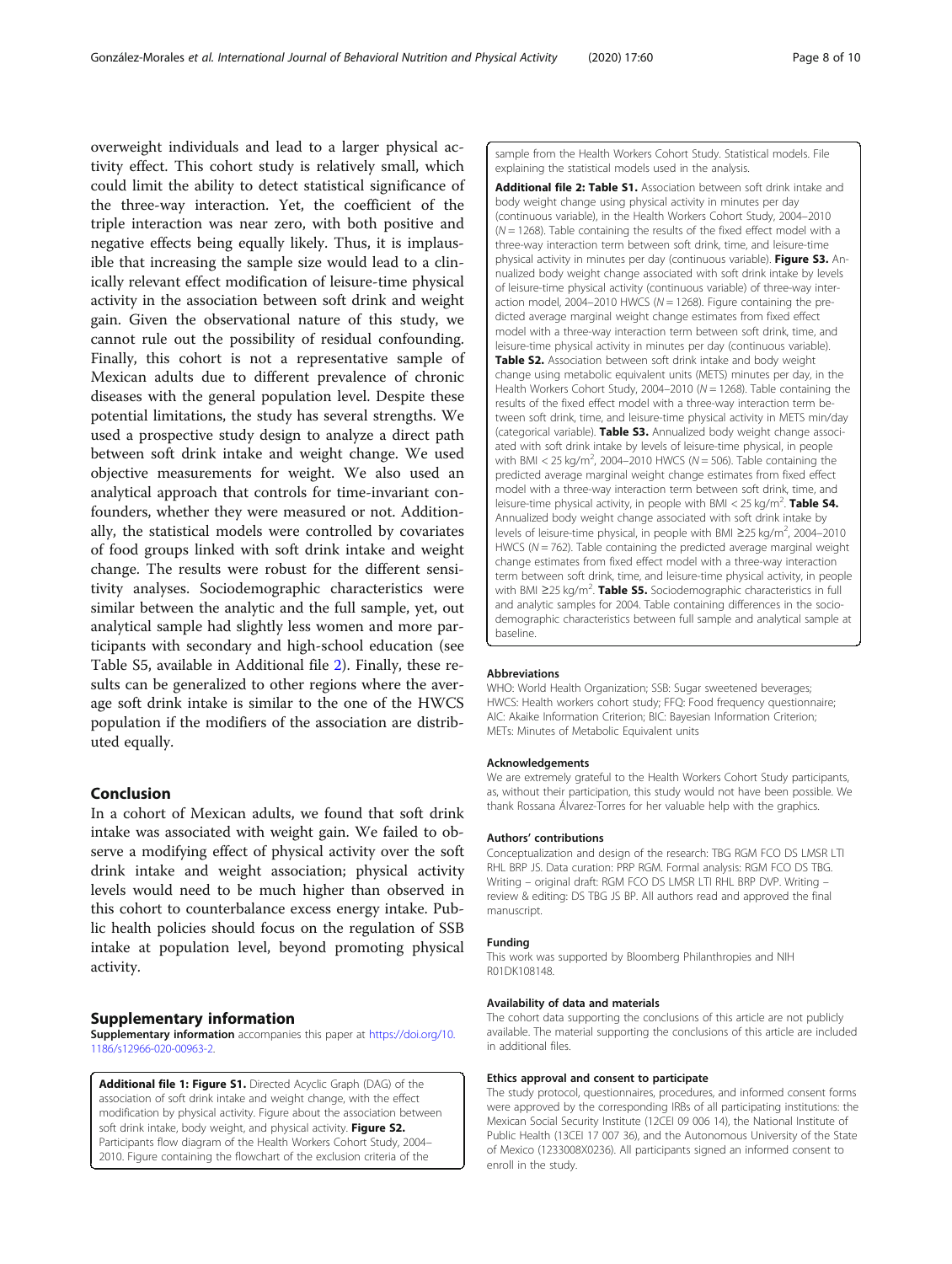#### <span id="page-8-0"></span>Consent for publication

Not applicable.

#### Competing interests

The authors declare that they have no competing interests.

#### Author details

<sup>1</sup> Center for Population Health Research, National Institute of Public Health, 62100 Cuernavaca, Mor., Mexico. <sup>2</sup>CONACyT- Center for Population Health Research, National Institute of Public Health, Cuernavaca, Mor., Mexico. <sup>3</sup>Center for Research in Policies, Population and Health, Faculty of Medicine, National Autonomous University of Mexico, Mexico city, Mexico. 4 Epidemiological Research and Health Services Unit, Mexican Institute of Social Security, Cuernavaca, Mor., Mexico. <sup>5</sup>Department of Nutrition, Gillings School of Global Public Health, University of North Carolina at Chapel Hill, Chapel Hill, North Carolina, USA.

#### Received: 29 November 2019 Accepted: 28 April 2020 Published online: 12 May 2020

#### References

- 1. Ruanpeng D, Thongprayoon C, Cheungpasitporn W, Harindhanavudhi T. Sugar and artificially sweetened beverages linked to obesity: a systematic review and meta-analysis. QJM. 2017;110:513–20 [cited 2019 Sep 23]; Available from: [https://academic.oup.com/qjmed/article-abstract/110/](https://academic.oup.com/qjmed/article-abstract/110/8/513/3574201) [8/513/3574201](https://academic.oup.com/qjmed/article-abstract/110/8/513/3574201).
- 2. Dhingra R, Sullivan L, Jacques PF, Wang TJ, Fox CS, Meigs JB, et al. Soft drink consumption and risk of developing cardiometabolic risk factors and the metabolic syndrome in middle-aged adults in the community. Circulation. 2007;116:480–8.
- 3. Malik VS, Pan A, Willett WC, Hu FB. Sugar-sweetened beverages and weight gain in children and adults: a systematic review and meta-analysis. Am J Clin Nutr. 2013;98:1084–102 [cited 2018 may 18] Available from: [http://](http://www.ncbi.nlm.nih.gov/pubmed/23966427) [www.ncbi.nlm.nih.gov/pubmed/23966427.](http://www.ncbi.nlm.nih.gov/pubmed/23966427)
- 4. Appelhans BM, Bleil ME, Waring ME, Schneider KL, Nackers LM, Busch AM, et al. Beverages contribute extra calories to meals and daily energy intake in overweight and obese women. Physiol Behav. 2013;122:129–33 NIH Public Access; [cited 2019 Aug 8] Available from: [http://www.ncbi.nlm.nih.gov/](http://www.ncbi.nlm.nih.gov/pubmed/24041722) [pubmed/24041722.](http://www.ncbi.nlm.nih.gov/pubmed/24041722)
- 5. Mathias KC, Slining MM, Popkin BM. Foods and Beverages Associated with Higher Intake of Sugar-Sweetened Beverages. Am J Prev Med. 2013;44:351– 7 [cited 2019 Oct 4]. Available from: [http://www.ncbi.nlm.nih.gov/](http://www.ncbi.nlm.nih.gov/pubmed/23498100) [pubmed/23498100.](http://www.ncbi.nlm.nih.gov/pubmed/23498100)
- 6. Ferretti F, Mariani M. Sugar-sweetened beverage affordability and the prevalence of overweight and obesity in a cross section of countries. Global Health. 2019;15:30.
- 7. National Institute of Statistic and Geography, National Institute of Public Health, Secretariat of Health. National Health and Nutrition Survey. Presentation of results 2019. 2018.
- 8. Hu FB, Malik VS. Sugar-sweetened beverages and risk of obesity and type 2 diabetes: epidemiologic evidence. Physiol Behav. 2010;100:47–54 [cited 2017 Oct 11]. NIH Public Access; Available from: [http://www.ncbi.nlm.nih.](http://www.ncbi.nlm.nih.gov/pubmed/20138901) [gov/pubmed/20138901](http://www.ncbi.nlm.nih.gov/pubmed/20138901).
- 9. Bes-Rastrollo M, Sánchez-Villegas A, Gómez-Gracia E, Martínez JA, Pajares RM, Martínez-González MA. Predictors of weight gain in a Mediterranean cohort: the Seguimiento Universidad de Navarra study. Am J Clin Nutr. 2006;83:362–70.
- 10. Lim L, Banwell C, Bain C, Banks E, Seubsman SA, Kelly M, et al. Sugar sweetened beverages and weight gain over 4 years in a Thai national cohort - a prospective analysis. PLoS One. 2014;9:e95309.
- 11. Odegaard AO, Koh WP, Arakawa K, Yu MC, Pereira MA. Soft drink and juice consumption and risk of physician-diagnosed incident type 2 diabetes: the Singapore Chinese health study. Am J Epidemiol. 2010;171:701–8.
- 12. Smith JD, Hou T, Hu FB, Rimm EB, Spiegelman D, Willett WC, et al. A comparison of different methods for evaluating diet, physical activity, and long-term weight gain in 3 prospective cohort studies. J Nutr. 2015;145: 2527–34 American Society for Nutrition; [cited 2019 Oct 2]. Available from: [http://www.ncbi.nlm.nih.gov/pubmed/26377763.](http://www.ncbi.nlm.nih.gov/pubmed/26377763)
- 13. Singer JD, Willet JB. Applied longitudinal data analysis: modeling change and event occurrence; 2003.
- 14. Basto-Abreu A, Braverman-Bronstein A, Camacho-García-Formentí D, Zepeda-Tello R, Popkin BM, Rivera-Dommarco J, et al. Expected changes in obesity after reformulation to reduce added sugars in beverages: a modeling study. PLoS Med. 2018;15:e1002664.
- 15. Stern D, Middaugh N, Rice MS, Laden F, López-Ridaura R, Rosner B, et al. Changes in Sugar-Sweetened Soda Consumption, Weight, and Waist Circumference: 2-Year Cohort of Mexican Women. Am J Public Health. 2017; 107:1801–8 American Public Health Association; [cited 2017 Nov 14]. Available from: <http://www.ncbi.nlm.nih.gov/pubmed/28933937>.
- 16. Pan A, Malik VS, Hao T, Willett WC, Mozaffarian D, Hu FB. Changes in water and beverage intake and long-term weight changes: results from three prospective cohort studies. Int J Obes (Lond). 2013;37:1378–85 NIH Public Access; [cited 2017 Oct 17]. Available from: [http://www.ncbi.nlm.nih.gov/](http://www.ncbi.nlm.nih.gov/pubmed/23318721) [pubmed/23318721.](http://www.ncbi.nlm.nih.gov/pubmed/23318721)
- 17. Barone Gibbs B, Kinzel LS, Pettee Gabriel K, Chang Y-F, Kuller LH. Short- and long-term eating habit modification predicts weight change in overweight, postmenopausal women: results from the WOMAN study. J Acad Nutr diet. 2012;112:1347–1355.e2 [cited 2019 Oct 9]. NIH Public access; Available from: [http://www.ncbi.nlm.nih.gov/pubmed/22939439.](http://www.ncbi.nlm.nih.gov/pubmed/22939439)
- 18. Mozaffarian D, Hao T, Rimm EB, Willett WC, Hu FB. Changes in diet and lifestyle and long-term weight gain in women and men. N Engl J Med. 2011;364:2392–404 NIH Public Access; [cited 2018 may 18]. Available from: [http://www.ncbi.nlm.nih.gov/pubmed/21696306.](http://www.ncbi.nlm.nih.gov/pubmed/21696306)
- 19. Malik VS, Pan A, Willett WC, Hu FB. Sugar-sweetened beverages and weight gain in children and adults: a systematic review and meta-analysis. Am J Clin Nutr. 2013;98:1084–102 American Society for Nutrition; [cited 2017 Oct 31]. Available from: <http://www.ncbi.nlm.nih.gov/pubmed/23966427>.
- 20. Luger M, Lafontan M, Bes-Rastrollo M, Winzer E, Yumuk V, Farpour-Lambert N. Sugar-sweetened beverages and weight gain in children and adults: a systematic review from 2013 to 2015 and a comparison with previous studies. Obes Facts. 2017;10:674–93 [cited 2019 Sep 16]. Available from: [http://www.ncbi.nlm.nih.gov/pubmed/29237159.](http://www.ncbi.nlm.nih.gov/pubmed/29237159)
- 21. Cook CM, Schoeller DA. Physical activity and weight control: conflicting findings. Curr Opin Clin Nutr Metab Care. 2011;14:419–24 [cited 2018 Apr 9]. Available from: <https://insights.ovid.com/crossref?an=00075197-201109000-00003>.
- 22. Serôdio PM, McKee M, Stuckler D. Coca-Cola a model of transparency in research partnerships? A network analysis of Coca-Cola's research funding (2008–2016). Public Health Nutr. 2018:1–14 [cited 2018 Apr 9]. Cambridge University Press; Available from: [https://www.cambridge.org/core/product/](https://www.cambridge.org/core/product/identifier/S136898001700307X/type/journal_article) [identifier/S136898001700307X/type/journal\\_article.](https://www.cambridge.org/core/product/identifier/S136898001700307X/type/journal_article)
- 23. Denova-Gutiérrez E, Ramírez-Silva I, Rodríguez-Ramírez S, Jiménez-Aguilar A, Shamah-Levy T, Rivera-Dommarco JA, Validity of a food frequency questionnaire to assess food intake in Mexican adolescent and adult population. Salud Publica Mex. 2016;58:617 Available from: [http://www.](http://www.saludpublica.mx/index.php/spm/article/view/7862) [saludpublica.mx/index.php/spm/article/view/7862.](http://www.saludpublica.mx/index.php/spm/article/view/7862)
- 24. Hernández-Avila M, Romieu I, Parra S, Hernández-Avila J, Madrigal H, Willet W. Validity and reproducibility of a food frequency questionnaire to assess dietary intake of women living in Mexico City. Salud Publica Mex. 1998;40: 133–40 [cited 2017 Aug 23]. Available from: [http://www.scielosp.org/pdf/](http://www.scielosp.org/pdf/spm/v40n2/Y0400205.pdf) [spm/v40n2/Y0400205.pdf](http://www.scielosp.org/pdf/spm/v40n2/Y0400205.pdf).
- 25. Garrow JS, Webster J. Quetelet's index (W/H2) as a measure of fatness. Int J Obes. 1985;9:147–53.
- 26. Denova-Gutiérrez E, Flores YN, Gallegos-Carrillo K, Ramírez-Palacios P, Rivera-Paredez B, Muñoz-Aguirre P, et al. Health workers cohort study: methods and study design. Salud Publica Mex. 2016;58:708–16.
- 27. Martínez-González MA, López-Fontana C, Varo JJ, Sánchez-Villegas A, Martinez JA. Validation of the spanish version of the physical activity questionnaire used in the nurses' health study and the health professionals' follow-up study. Public Health Nutr. 2005;8:920–7 [cited 2018 Sep 24]. Available from: <http://www.ncbi.nlm.nih.gov/pubmed/16277809>.
- 28. World Health Organization. Global recommendations on physical activity for health. 2010. Available from: [http://apps.who.int/iris/bitstream/handle/1](http://apps.who.int/iris/bitstream/handle/10665/44399/9789241599979_eng.pdf?sequence=1) [0665/44399/9789241599979\\_eng.pdf?sequence=1.](http://apps.who.int/iris/bitstream/handle/10665/44399/9789241599979_eng.pdf?sequence=1)
- 29. Morrell CH, Brant LJ, Ferrucci L. Model choice can obscure results in longitudinal studies. J Gerontol A Biol Sci Med Sci. 2009;64:215–22 Oxford University Press; [cited 2018 Aug 13]. Available from: [http://www.ncbi.nlm.](http://www.ncbi.nlm.nih.gov/pubmed/19196902) [nih.gov/pubmed/19196902](http://www.ncbi.nlm.nih.gov/pubmed/19196902).
- 30. World Health Organization. Tobacco or health: a global status report; 1997. p. 495. Available from: <http://apps.who.int//iris/handle/10665/41922>.
- 31. Tremblay MS, Aubert S, Barnes JD, Saunders TJ, Carson V, Latimer-Cheung AE, et al. Sedentary Behavior Research Network (SBRN) - Terminology